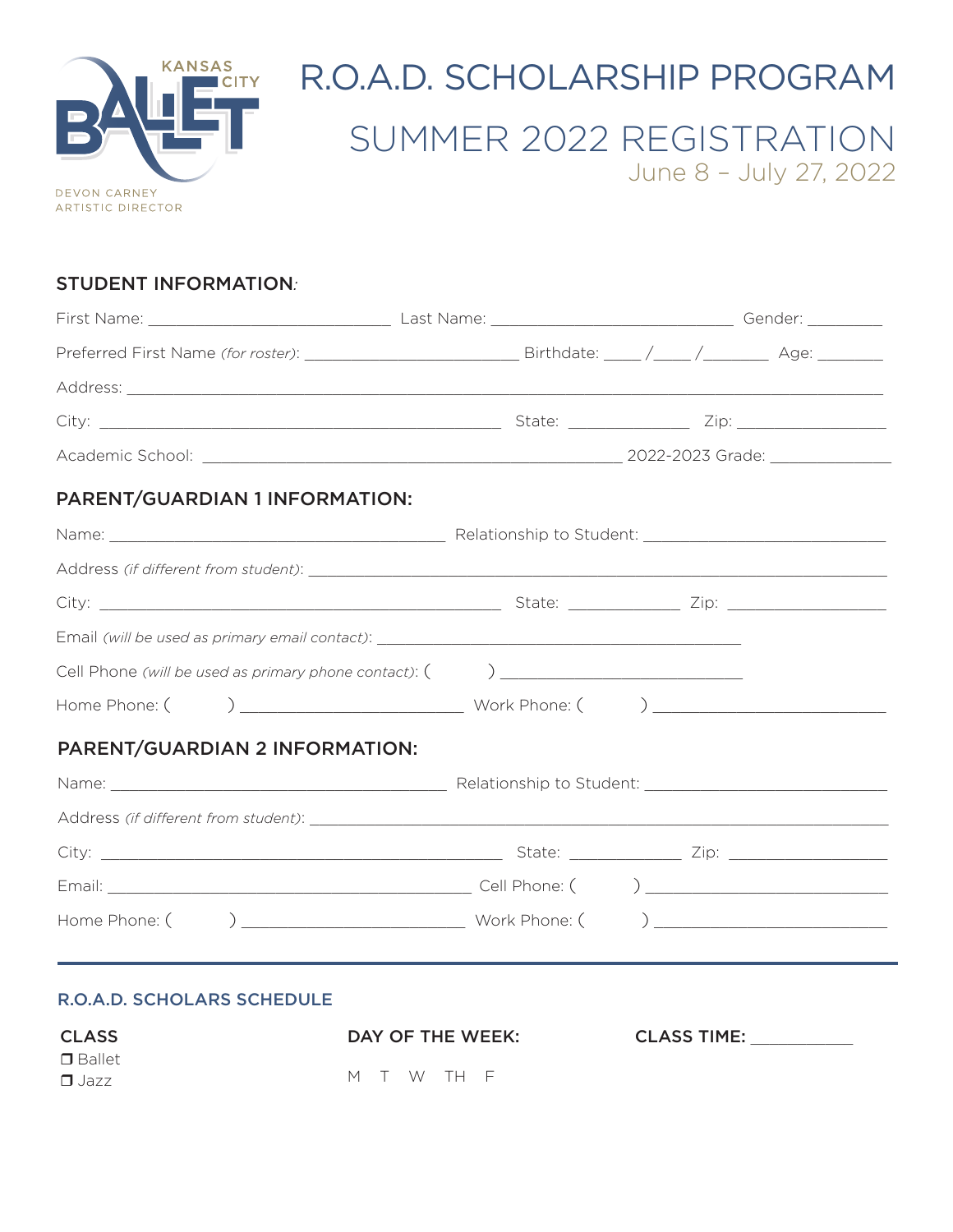| <b>KANSAS</b><br><b>DEVON CARNEY</b><br><b>ARTISTIC DIRECTOR</b><br><b>EMERGENCY CONTACT:</b><br>In the event parents/guardians cannot be reached, please contact:                                                   | <b>HEALTH HISTORY</b><br>R.O.A.D. Scholarship Program<br>Summer 2022<br>Height: _____________ Weight: ___________                                                                                                                                                                                                                                                                                                                            |  |  |  |
|----------------------------------------------------------------------------------------------------------------------------------------------------------------------------------------------------------------------|----------------------------------------------------------------------------------------------------------------------------------------------------------------------------------------------------------------------------------------------------------------------------------------------------------------------------------------------------------------------------------------------------------------------------------------------|--|--|--|
|                                                                                                                                                                                                                      |                                                                                                                                                                                                                                                                                                                                                                                                                                              |  |  |  |
|                                                                                                                                                                                                                      |                                                                                                                                                                                                                                                                                                                                                                                                                                              |  |  |  |
| <b>HEALTH CONDITIONS:</b><br>$\Box$ ADHD<br>$\Box$ Asthma<br>□ Behavioral/emotional issues<br><b>O</b> Bleeding disorder<br><b>O</b> Chronic illness<br>$\Box$ Diabetes<br>Please explain any item(s) checked above: | Please indicate any of the following conditions which have applied or currently apply to the student:<br>$\Box$ Eating disorder<br>$\Box$ Heart problems<br>$\Box$ Epilepsy/seizures<br>$\Box$ Hospitalization<br>$\Box$ Fainting/dizziness<br><b>O</b> Learning disability<br><b>O</b> Gastrointestinal issues<br>$\Box$ Surgery<br>$\Box$ Headaches<br><b>D</b> Vision impairment<br>$\Box$ Hearing impairment<br>$\Box$ None of the above |  |  |  |
| provide KCBS with an emergency action plan.                                                                                                                                                                          | <b>ALLERGIES:</b> Please list all known allergies, including reaction and treatment. If allergy is severe, please                                                                                                                                                                                                                                                                                                                            |  |  |  |
|                                                                                                                                                                                                                      | ADDITIONAL INFO: Is there anything not discussed above that we should know about your child?                                                                                                                                                                                                                                                                                                                                                 |  |  |  |
| <b>MEDICAL INSURANCE:</b> Please tape below a copy of the front and back of the student's medical insur-<br>ance card. If you do not carry insurance for your student, please initial here:                          |                                                                                                                                                                                                                                                                                                                                                                                                                                              |  |  |  |

FRONT HILL BACK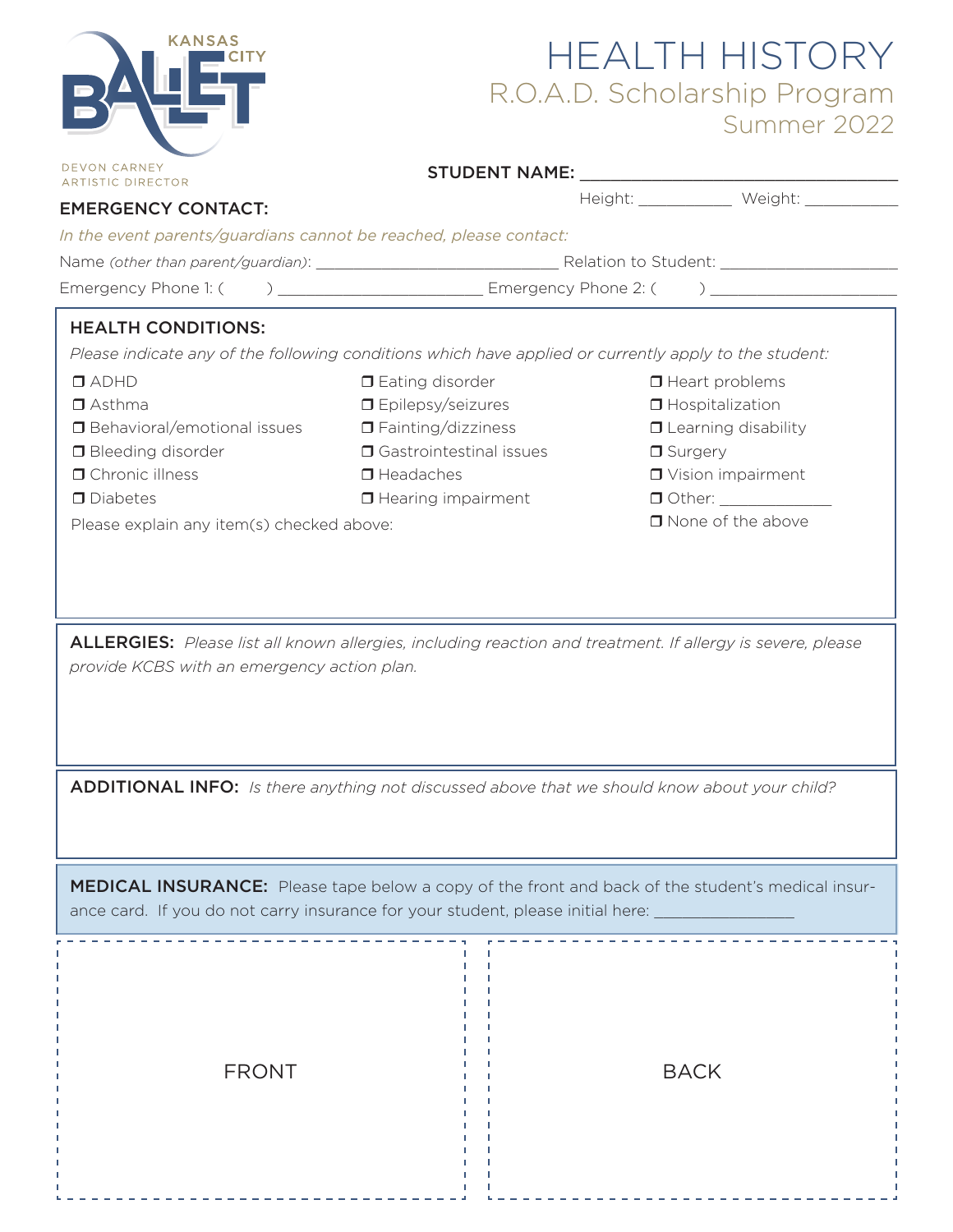

# ADDITIONAL INFORMATION R.O.A.D. Scholarship Program Summer 2022

**ARTISTIC DIRECTOR** 

### FOR NEW STUDENTS

How did you first hear about Kansas City Ballet? *Please select one.*

What influenced you to enroll your child in the R.O.A.D. Scholarship Program? *Please select one.*

| $\Box$ At School $\Box$  | School Principal/Teacher ___________________ |  |
|--------------------------|----------------------------------------------|--|
| $\Box$ Brochure          | $\Box$ Brochure                              |  |
| $\Box$ R.O.A.D Rally     |                                              |  |
|                          |                                              |  |
|                          |                                              |  |
| $\Box$ Online search for | Online search/KCB Website                    |  |
| Online ad                | Online ad                                    |  |
| $\Box$ Word of mouth     | $\Box$ Word of mouth                         |  |

### FOR ALL STUDENTS

For grant purposes we appreciate you responding to the following demographic questions. This information will remain confidential for each individual family.

What race/ethnicity do you identify with? *Please mark one for each column header.*

|                                                     | <b>R.O.A.D.</b><br><b>Student</b> | Parent/<br><b>Guardian 1</b> | Parent/<br><b>Guardian 2</b> |
|-----------------------------------------------------|-----------------------------------|------------------------------|------------------------------|
| White                                               |                                   |                              |                              |
| Black or African American                           |                                   |                              |                              |
| Hispanic, Latino, or<br>Spanish Origin              |                                   |                              |                              |
| Asian                                               |                                   |                              |                              |
| American Indian or<br>Alaska Native                 |                                   |                              |                              |
| Native Hawaiian or<br><b>Other Pacific Islander</b> |                                   |                              |                              |
| Some other race,<br>ethnicity, or origin            |                                   |                              |                              |

What is your total household income before taxes? *Please select one.*

- rLess than \$25,000
- r\$25,000 to \$34,999
- r\$35,000 to \$49,999
- r\$50,000 to \$74,999
- r\$75,000 to \$99,999
- $\Box$  \$100,000 to \$149,999
- **1** \$150,000 or more

### ENGAGE WITH KANSAS CITY BALLET!

*If interested, please check the following:* 

 $\Box$  I would like to volunteer with Kansas City Ballet.

□ I would like to receive the Kansas City Ballet Community Engagement and Education eNewsletter.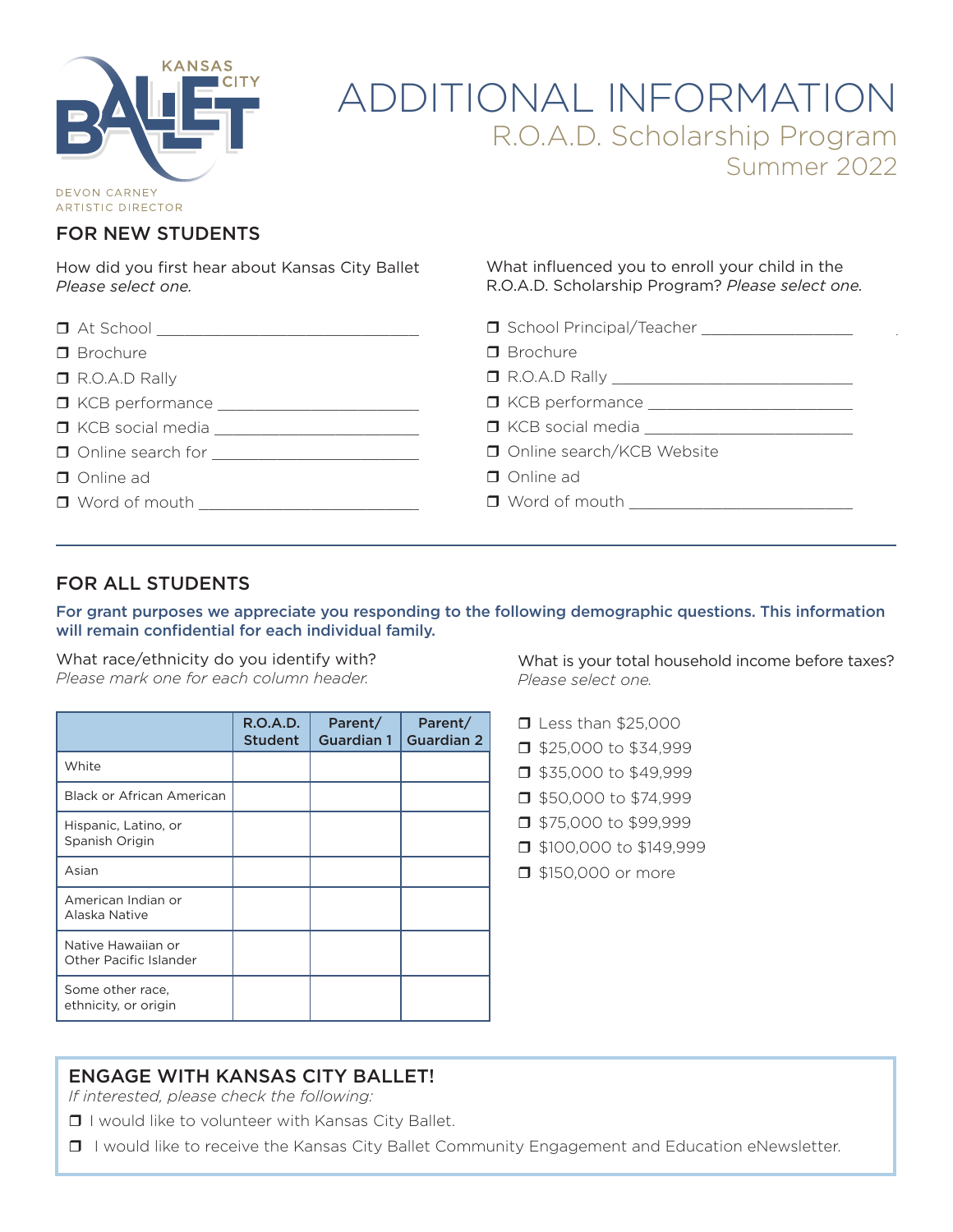

# WAIVER AND RELEASE R.O.A.D. Scholarship Program Summer 2022

*Please read carefully before signing. This is a release of liability and waiver of certain legal rights.*

### LIABILITY RELEASE

As the enrolled participant and/or the parent/guardian of a R.O.A.D. Scholar, I agree and understand that dance/fitness training is a potentially hazardous activity. I recognize that there are risks inherent in dance training including but not limited to serious physical injury. The participant hereby agrees to participate in activities of the Kansas City Ballet and hereby agrees to indemnify and hold harmless KC Ballet, its instructors, officers, directors, agents and employees against any liability resulting from any injury that may occur to the participant while participating in activities of KC Ballet.

The participant also agrees to indemnify KC Ballet for any damages incurred arising from any claims, demand, action or course of action by the participant. The participant authorizes any representative of KC Ballet to have the participant treated in any medical emergency during their participation in activities of KC Ballet. Further, the participant and/or parent/guardian agrees to pay all costs associated with medical care and transportation for the participant. Any medical/health issues of which the staff should be aware are disclosed on the Health History Form. The parent/guardian will keep KC Ballet informed of any changes in the participant's health.

### PHOTOGRAPHY/VIDEOGRAPHY/SOCIAL MEDIA RELEASE

\_\_\_\_\_\_\_\_\_\_\_\_\_\_\_\_\_\_\_\_\_\_\_\_\_\_\_\_\_\_\_\_\_\_\_\_\_\_\_\_\_\_\_\_\_\_\_\_\_\_\_\_\_\_\_\_

\_\_\_\_\_\_\_\_\_\_\_\_\_\_\_\_\_\_\_\_\_\_\_\_\_\_\_\_\_\_\_\_\_\_\_\_\_\_\_\_\_\_\_\_\_\_\_\_\_\_\_\_\_\_\_\_

As the enrolled participant and/or the parent/guardian of a R.O.A.D. Scholar, I authorize Kansas City Ballet and/or its representative, agent or employee to photograph and/or videotape and use any photograph/ likeness of me or my minor child for any purpose, including publicity, choreographic archives, promotional materials, KCB social media, and/or any other reason deemed appropriate by KC Ballet's Community Engagement and Education Director and School Director

I have carefully read the above releases and sign with full knowledge of their content and significance. I have read and agree to abide by all policies and procedures.

STUDENT NAME (please print)

PARENT/GUARDIAN NAME (please print)

PARENT/GUARDIAN SIGNATURE **Example 2018** DATE

## Complete R.O.A.D. Scholarship registration forms and signed waiver before your first day of classes.

 $\_$  ,  $\_$  ,  $\_$  ,  $\_$  ,  $\_$  ,  $\_$  ,  $\_$  ,  $\_$  ,  $\_$  ,  $\_$  ,  $\_$  ,  $\_$  ,  $\_$  ,  $\_$  ,  $\_$  ,  $\_$  ,  $\_$  ,  $\_$  ,  $\_$  ,  $\_$  ,  $\_$  ,  $\_$  ,  $\_$  ,  $\_$  ,  $\_$  ,  $\_$  ,  $\_$  ,  $\_$  ,  $\_$  ,  $\_$  ,  $\_$  ,  $\_$  ,  $\_$  ,  $\_$  ,  $\_$  ,  $\_$  ,  $\_$  ,

Todd Bolender Center for Dance & Creativity **FOR MORE INFO:** Kansas City Ballet Community Engagement and Education **Phone: 816.216.5609** Phone: 816.216.5609 500 W. Pershing Rd. education@kcballet.org Kansas City, MO 64108 kcballet.org & Annual Extensive City, MO 64108 kcballet.org